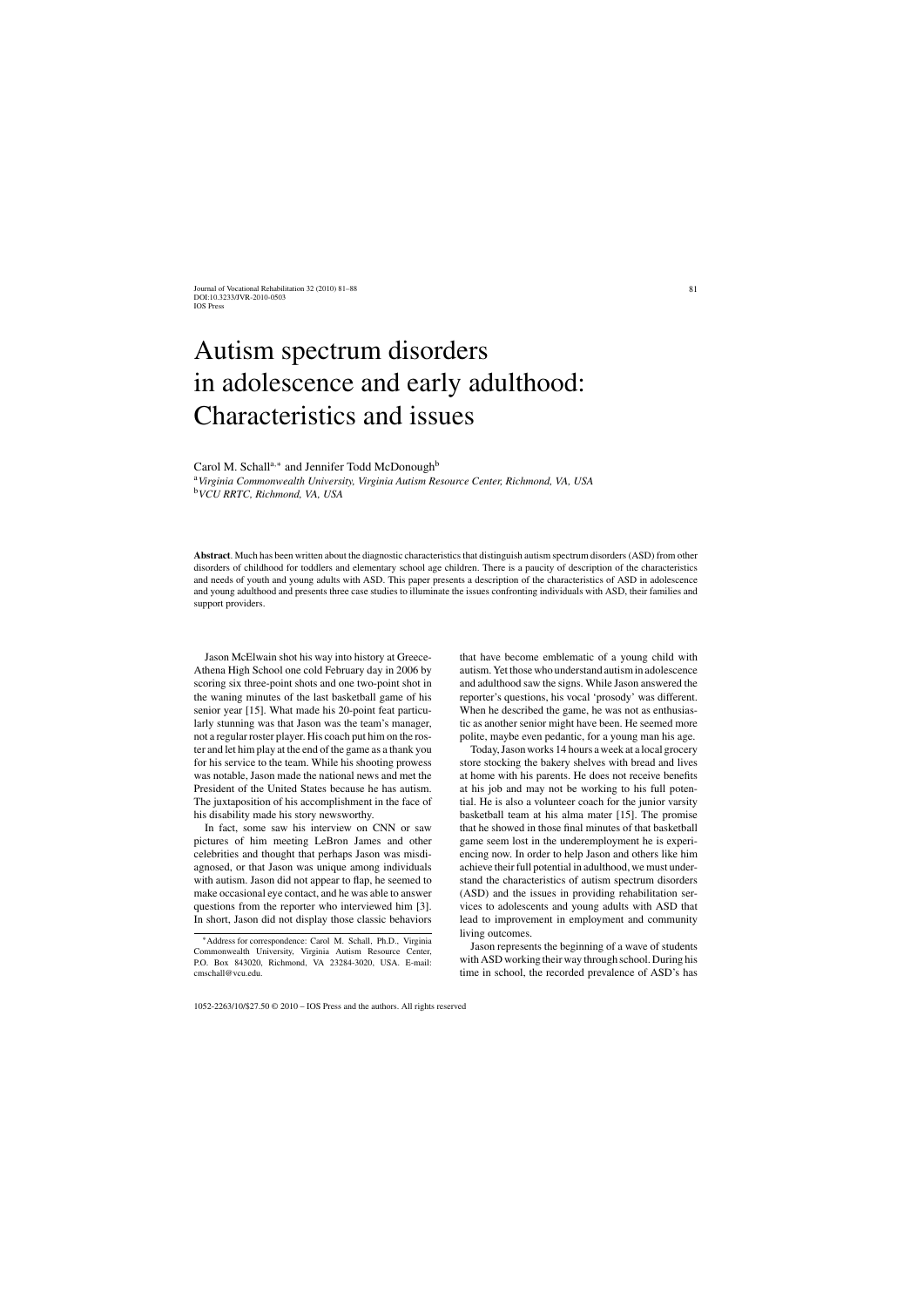increased significantly. The most recent figure places the prevalence of ASD in school aged children at 1% of all children [4]. Early intervention providers and elementary school teachers have been most affected by the increased prevalence [12]. Thus, most of the research data describes characteristics and interventions for very young and elementary aged children [7]. Despite this fact, ASD is a collection of lifelong disabilities that continues to impact affected individuals in all areas of living, yet there has been a paucity of literature describing these disorders in late adolescence and adulthood [9]. The purpose of this article is to describe how the symptoms of autism, Aspergers disorder, and Pervasive Developmental Disorder-Not Otherwise Specified (PDD-NOS) change in late adolescence and early adulthood and to present three case studies illuminating those characteristics. Finally, the authors will discuss the impact of the disorder on transition aged youth and young adults and identify issues for future research.

# **1. The characteristics of autism in adolescence and early adulthood**

Autism Spectrum Disorders is the diagnostic category that includes autism, Aspergers disorder, and PDD-NOS (APA, 2001). These three represent a spectrum from autism where most individuals are affected by many more communication challenges and are more likely to have an intellectual disability to Aspergers disorder where individuals acquire language in toddlerhood, and tend to have higher measured IQ's. PDD-NOS represents those individuals on either end of the spectrum who display many but not all required behavioral symptoms of either Aspergers disorder or autism. Table 1 presents a comparison of the three disorders across symptom patterns.

These three disorders have behavioral characteristics in three areas; communication deficits, social skill deficits, and restricted, repetitive, and stereotyped patterns of activities, interests, behavior [9]. In addition to these primary characteristics, many individuals with ASD experience secondary characteristics including displaying sensory sensitivities, behavior challenges, and additional mental health diagnoses such as anxiety disorders and depression [2, 9, 16].

The primary characteristics of autism are most salient in young children [12]. That is, those characteristics most associated with autism including difficulty acquiring language, unusual motor movements, and avoidance of interacting with others, are most problematic between the ages of 3 to 6. With education these characteristics are mutable and the individual's communication and social skills improve, while their stereotypic patterns of responding subside [13]. Therefore, by adolescence and early adulthood, the symptoms that lead to diagnosis usually have changed [14]. Nevertheless, there are usually enough symptoms present to validate the diagnosis of ASD in adolescence and early adulthood [5, 6].

Gilchrist et al. found that, by adolescence, individuals with Asperger syndrome show similar behavioral characteristics to individuals with high functioning autism in adolescence [5]. They found that delays in language development for individuals with high functioning autism were ameliorated by adolescence; leading to the finding that individuals with Asperger disorder were similar to individuals with High Functioning Autism. Seltzer et al. suggest that, while there is an abatement of symptoms, the developmental trajectory for individuals with ASD is splintered with improvement in some behaviors that define autism. They also noted that some individuals with ASD experience periods of regression in the areas of behavioral challenges and insistence of sameness. Finally, they note that some individuals experience a worsening of symptoms [13]. Thus, the developmental trajectory for individuals with ASD through adolescence is neither uniform nor linearly ascending. They report findings indicating improvement in communication, but continued impairment, particularly in social communication, persists into adulthood. Seltzer et al. also note that, as they age, individuals with ASD adjust to change and decrease the presence of stereotyped behavior, but impairments in social interaction remain into adolescence and adulthood [13].

On the point of social interaction, McGovern and Sigman note that individuals with ASD who were more socially engaged with their peers without disabilities gained more adaptive skills than their peers with ASD who were not socially engaged with non-disabled peers. They conclude that "engagement with peers improves the social skills of children with autism as is true for typically developing children" ([5], p. 407.) Further, they note that as children with ASD enter adolescence, they show increased social interest.

Thus, the literature indicates that through adolescence and early adulthood, most individuals with ASD continue to display the behavioral characteristics of ASD. Additionally, many individuals with ASD show improvement in communication and decreases in challenges related to stereotyped movements and patterns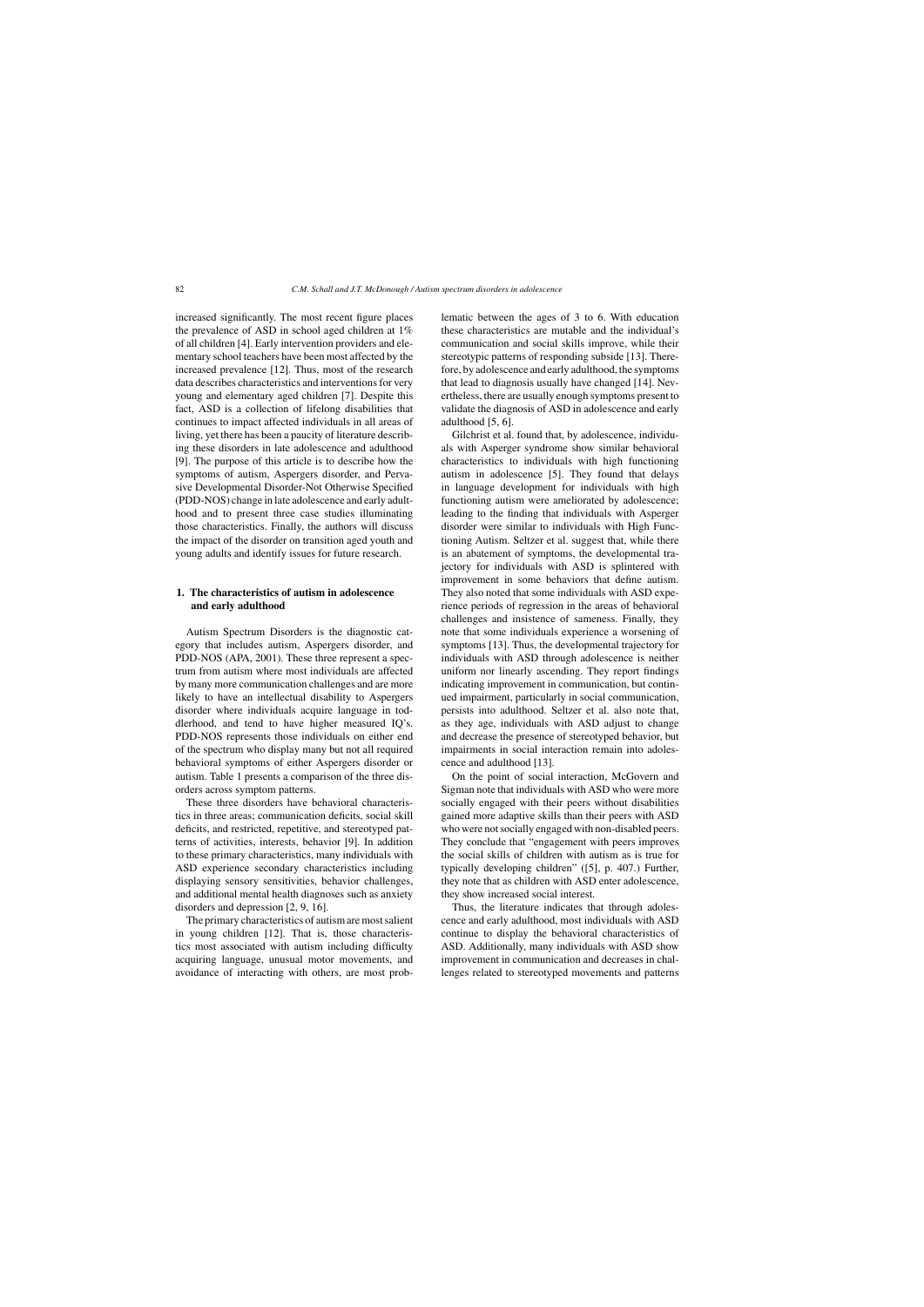Table 1 A comparison of characteristics between autism, Aspergers disorder and pervasive developmental disorder-not otherwise specified  $(DDD-NG)$ 

|                                          |                                                                                                                                                                                                                                                                                                                                                                                           | (1 D1.100)                                                                                                                                                                                                                                                                                                                                          |                                                                                                                                                                                                                                                                                                                                                                                           |
|------------------------------------------|-------------------------------------------------------------------------------------------------------------------------------------------------------------------------------------------------------------------------------------------------------------------------------------------------------------------------------------------------------------------------------------------|-----------------------------------------------------------------------------------------------------------------------------------------------------------------------------------------------------------------------------------------------------------------------------------------------------------------------------------------------------|-------------------------------------------------------------------------------------------------------------------------------------------------------------------------------------------------------------------------------------------------------------------------------------------------------------------------------------------------------------------------------------------|
| Characteristic                           | Presentation in Autism                                                                                                                                                                                                                                                                                                                                                                    | Presentation in Aspergers disorder                                                                                                                                                                                                                                                                                                                  | Presentation in PDD-NOS                                                                                                                                                                                                                                                                                                                                                                   |
| Cognitive<br>and intellectual<br>ability | More individuals display intellectual<br>disabilities. Cognitive abilities<br>range from gifted to severely<br>impaired                                                                                                                                                                                                                                                                   | More individuals display average to<br>above average abilities. Cognitive<br>abilities range from gifted to<br>mildly impaired                                                                                                                                                                                                                      | Individuals with PDD-NOS display<br>abilities across the entire range of<br>intellectual ability                                                                                                                                                                                                                                                                                          |
| Social interaction                       | Social skill deficits in all areas of<br>interaction. Social skill errors and<br>misunderstandings can present as<br>problem behavior                                                                                                                                                                                                                                                     | Social skill deficits in all areas of<br>interaction. Social skill errors and<br>misunderstandings can present as<br>problem behavior or social<br>language difficulties                                                                                                                                                                            | Individuals display social skill<br>deficits, but may not meet full<br>criteria in this category for either<br>autism or Aspergers disorder                                                                                                                                                                                                                                               |
| Communication                            | More individuals display late<br>acquisition of language and<br>lifelong language delays and<br>disorders including increased use<br>of idiosyncratic and echolalic<br>language. Most individuals have<br>significant challenges displaying<br>and understanding non-verbal<br>communication                                                                                              | Most individuals acquire language<br>on time, but display significant<br>challenges with the social use of<br>language (also called pragmatics).<br>Many display difficulties with<br>reciprocity in communication and<br>understanding and using<br>non-verbal communication                                                                       | Individuals display communication<br>deficits, but may not meet full<br>criteria in this category for either<br>autism or Aspergers disorder                                                                                                                                                                                                                                              |
| Patterns<br>of behavior                  | More individuals display unusual<br>motor movements and stereotypies<br>such as flapping hands, rocking,<br>jumping, etc. Many individuals<br>resist changes in routine and<br>engage in non-functional rituals                                                                                                                                                                           | Many individuals converse about<br>intense interests to the exclusion of<br>reciprocal interaction with others.<br>Some individuals display motor<br>stereotypies, but to a lesser degree<br>than those with autism. Many<br>individuals resist changes in<br>routine and engage in<br>non-functional rituals                                       | Individuals may display restricted<br>and stereotyped patterns of<br>behavior, but may not meet full<br>criteria in this category for either<br>autism or Aspergers disorder                                                                                                                                                                                                              |
| Secondary<br>characteristics             | Many individuals display challenging<br>behavior including aggression, self<br>injurious behavior, darting or<br>wandering away, and over activity.<br>Some individuals with higher<br>intellectual abilities may also<br>experience anxiety disorders and<br>depression. Many individuals also<br>display varying patterns of hyper<br>and hypo responsiveness to<br>sensory stimulation | Many individuals display challenging<br>behavior including aggression, self<br>injurious behavior, darting or<br>wandering away, and over activity.<br>Many individuals may also<br>experience anxiety disorders and<br>depression. Many individuals also<br>display varying patterns of hyper<br>and hypo responsiveness to<br>sensory stimulation | Some individuals display challenging<br>behavior including aggression, self<br>injurious behavior, darting or<br>wandering away, and over activity.<br>Some individuals with higher<br>intellectual abilities may also<br>experience anxiety disorders and<br>depression. Many individuals also<br>display varying patterns of hyper<br>and hypo responsiveness to<br>sensory stimulation |

of behavior. Finally, while many individuals with ASD continue to struggle with social interaction, those who have had engagement with peers without disabilities show more improvement in social skills. Table 2 shows a listing of symptom patterns and how they change through adolescence into early adulthood.

Despite these general findings, individuals may respond differently. There are some individuals who demonstrate noteworthy improvement to the point where they no longer display the symptoms of the disorder. Likewise there are some individuals who continue to display significant debilitation by the disorder. Nevertheless, the majority of individuals on the autism spectrum display a varied pattern of improvement into adolescence and early adulthood. The next section of this article will present three case studies to further illuminate the disorder in adolescence and early adulthood.

# **2. Three case studies of adolescents and young adults with ASD**

# *2.1. Mary Ann*

Mary Ann is 20 years old. She had a diagnosis of PDD-NOS. While she met all of her motor milestones on time, she did not speak her first word until she was 5 years old. She did not compensate for her lack of spoken language with gestures or facial expressions. Her parents described her as "in a world of her own". Once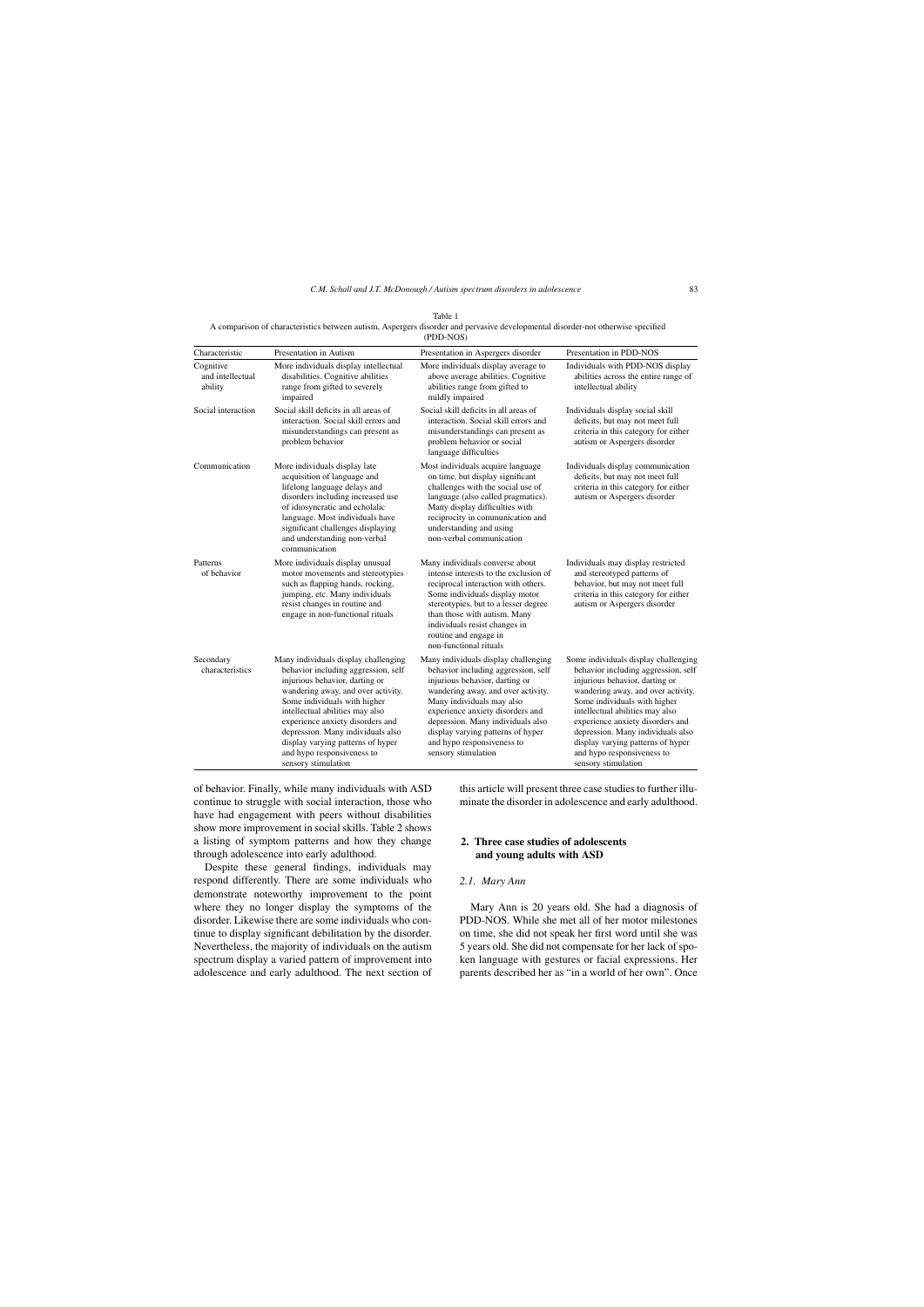| Characteristic area                                                                | Behavioral characteristic                                                                                                                                                                                       | Type of change                                                                                                                                                                                                               |
|------------------------------------------------------------------------------------|-----------------------------------------------------------------------------------------------------------------------------------------------------------------------------------------------------------------|------------------------------------------------------------------------------------------------------------------------------------------------------------------------------------------------------------------------------|
| Impairment in social<br>interaction                                                | Engaging in reciprocal social interactions                                                                                                                                                                      | There is little documented change in this area                                                                                                                                                                               |
|                                                                                    | Non-verbal social communication such as eye<br>contact, gestures, and body position                                                                                                                             | Individuals who have higher engagement with peers<br>without disabilities show improvement in these<br>behaviors. Others show less improvement in this areas                                                                 |
|                                                                                    | Sharing interests and being attentive to others<br>Develops same age peer relationships                                                                                                                         | There is little documented change in this area<br>There is little documented change in this area                                                                                                                             |
| Impairment in<br>communication                                                     | Developing language and or, when words are not<br>present, compensating with gestures or other<br>non-verbal communication methods<br>Engaging in age appropriate spontaneous make<br>believe or imitative play | Individuals with autism show some progress by<br>adolescence with many individuals acquiring words<br>or another alternative form of communication<br>There is little research in this area                                  |
|                                                                                    | Using echolalia to communicate or using<br>idiosyncratic speech<br>Ability to engage in social communication and<br>sustain conversations with others                                                           | Individuals with autism show some progress by<br>adolescence<br>Individuals who have higher engagement with peers<br>without disabilities show improvement in these<br>behaviors. Others show less improvement in this areas |
| Repetitive and/or stereotyped<br>patterns of behavior,<br>activities and interests | Playing with and attending to parts of objects rather<br>than the whole object e.g.: repeatedly spinning the<br>wheels on a car                                                                                 | There is evidence that this subsides as the person<br>develops into adolescence                                                                                                                                              |
|                                                                                    | Stereotyped motor movements like rocking, flapping<br>hands, twisting fingers                                                                                                                                   | There is evidence that this subsides as the person<br>develops into adolescence                                                                                                                                              |
|                                                                                    | Insistence on following non-functional routines and<br>rituals                                                                                                                                                  | There is evidence that this subsides as the person<br>develops into adolescence                                                                                                                                              |
|                                                                                    | Displaying an all encompassing, intense interest in<br>one or more topics                                                                                                                                       | There is evidence that this subsides as the person<br>develops into adolescence                                                                                                                                              |
| Secondary symptoms<br>associated with ASD                                          | The Presence of Aggression, Self Injurious<br>Behavior, Darting or wandering away, and/or<br>Excessive over activity                                                                                            | After an initial increase in early adolescence, and with<br>intensive positive behavior supports, these behaviors<br>subside                                                                                                 |
|                                                                                    | The presence of anxiety disorders and/or depression<br>The presence of sensory hyper and/or hypo<br>responsiveness                                                                                              | There is evidence that these increase in adolescence<br>There is little research in this area                                                                                                                                |

Table 2 Changes in behavior and characteristics in ASD in adolescence and early adulthood

she began to talk, though, she also became more interested in interaction with others, although her attempts to play were uncoordinated and awkward. She is currently performing slightly below grade level in school. Her greatest challenge in academic work is comprehension of written material. On her individualized education program (IEP), she is receiving services under the category "other health impaired".

As a young adult, Mary Ann is unique in her classroom. She is the only girl out of 6 students in a senior year transition program for youth with ASD modeled after Project Search at Cincinnati Children's Hospital in Ohio [8]. Upon first meeting, Mary Ann seems overly polite and engaging. After a few moments, however, a few issues stand out. First, Mary Ann sounds different when she speaks. Her vocal prosody is at times pedantic and monotone, and other times sing song in nature. When she laughs, her laugh is very giggly and louder than expected. While she makes eye contact, her eye contact is fleeting and uncoordinated with her conversation. She frequently looks through rather than at persons with whom she speaks. Finally, she is dependent on her conversation partner to maintain conversations. She responds to questions but does not initiate topics or ask questions that would extend a conversation. Thus, she displays communication differences that indicate the possible presence of an ASD, but they are not currently excessive or severe.

Her social skills are a little different as well. Her parents report that she has only one friend that is her age. Most of her friends are either younger or older than she is. She has difficulty relating to friends her own age. Otherwise, she is able to share enjoyment with others appropriate to her age. Because of her social differences, she displays behaviors that are further evidence of a possible ASD. In the final category of symptoms for autism, Mary Ann displays few restricted or stereotypic behaviors. While she does not like change, she is able to adjust to changes in her routines with relative ease. She does not engage in any motor stereotypies. She also does not display any excessive interests that frequently characterize Aspergers disorder. In short, she displays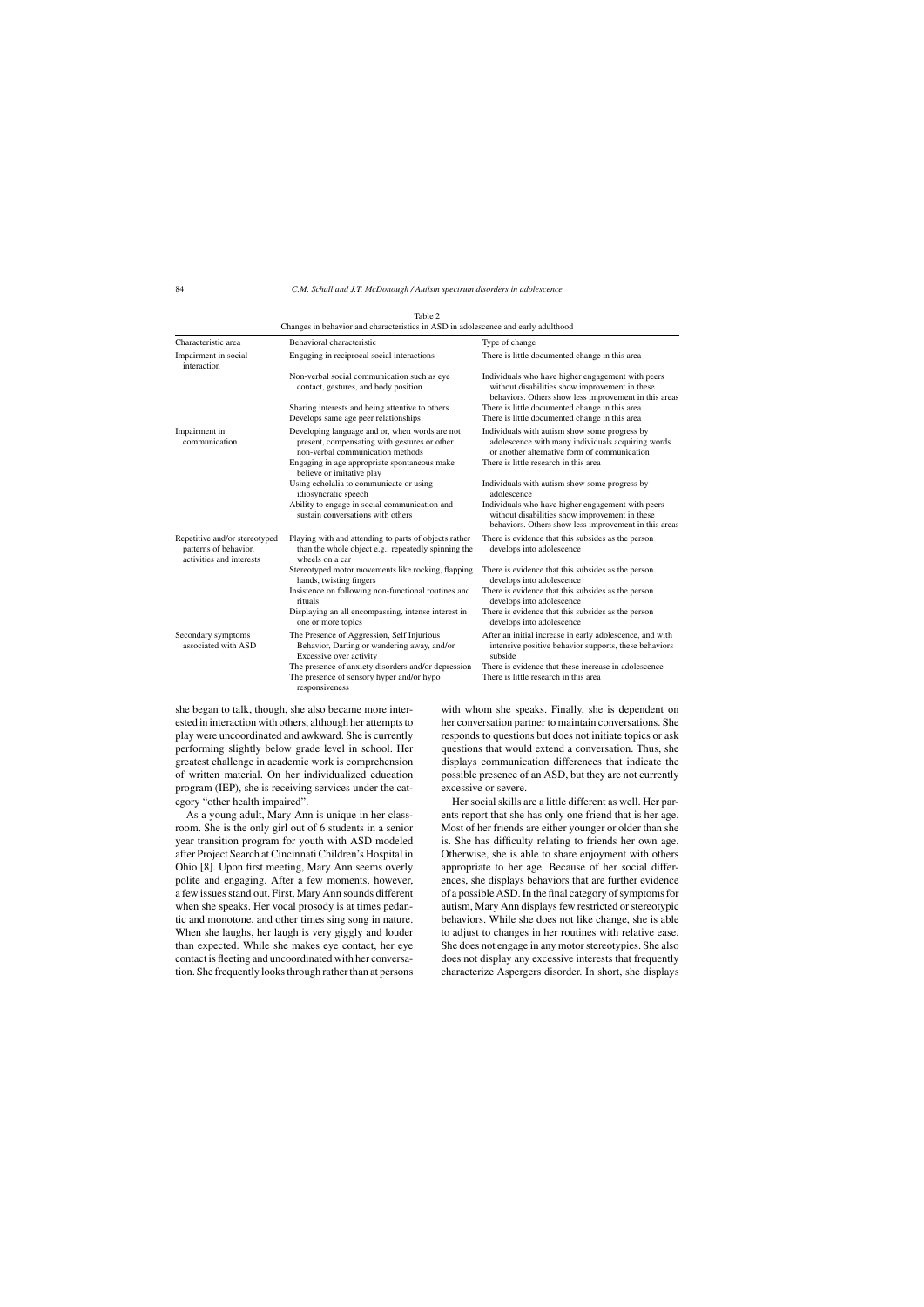symptoms consistent with an ASD in the areas of communication and social skill deficits but not in the area of stereotypic and repetitive patterns of behavior, interests, or activities. Thus, the best diagnostic match is PDD-NOS. Regardless of the specific diagnostic category, it is perhaps more important to discuss Mary Ann's future goals and how to improve the likelihood that she will achieve those goals.

When Mary Ann graduates, she wants a job. She has not defined her particular career interest, but is clear that she doesn't want to go to college. While attending high school, she took classes at the technical center in printing and print shop. She had difficulty learning all of the computer programs and struggled with the social aspects of the job. In short, she has limited knowledge of her strengths and skills, and an even more limited knowledge of work and adulthood. Her parents worry about her future and are anxious to find services and supports that will help her become successfully employed.

While Mary Ann is not quite ready for her transition out of school and into work, the clock is ticking and time is running out. Thus, her participation in the specially designed "Project SEARCH" modeled classroom seems particularly important. In this classroom, she will rotate through three internships that, together, will result in her having marketable skills toward a job in patient care, materials management, or specialized room and cart stocking. The program is located in the hospital and will result in repeated 'trials' where she will practice employment skills and social behaviors as well as experience working. She will develop a portfolio where she will list her skills, strengths and further identify desired future careers. She will interact regularly with job coaches and adult services case managers. Finally, she will network with potential employers through her internships at the hospital. These types of experiences will increase the chances that Mary Ann will achieve her graduation goal.

Mary Ann's case raises a number of questions. She has not developed an understanding of career development and therefore will struggle with making good decisions regarding her job and career paths. Thus she will likely have difficulty displaying the behavioral components of self determination. She is typical of many individuals with ASD. While she does not display many of the most debilitating challenges associated with the disorders, she also does not initiate requests or see herself as an actor in her own life. Thus, the question raised by Mary Ann's case is what instruction and interventions would result in increasing her career awareness and self determination? These interventions would likely be implemented across her entire school career and would change the priorities from becoming compliant to becoming self determined [9].

#### *2.2. Patrick*

Patrick was diagnosed with autism at the age of four. He developed some language by 18 months, but lost most of his words by two years old. He was severely withdrawn and avoided interaction with peers and adults alike. He displayed temper tantrums when ever his routine was changed unexpectedly or when he was rushed through a favored task. He lined all of his toys up in his bedroom and never played with them. He spent most of his childhood leisure time pacing and flapping his hands. Thus, he displayed all of the classic signs of autism before he turned three. Although his diagnosis at the age of four was delayed by today's standards, at the time his diagnosis in the early 1990's was as early as most.

Patrick has made progress in communication and behavior since that time. Specifically, Patrick uses words to communicate, although he continues to display communication deficits. He can make requests and respond to direct questions. He has difficulty engaging in conversations and frequently uses phrases in a rote fashion. For example, he asks to use the restroom in the same way, even when he is not required to ask. He also uses echolalic phrases to express his emotions. Sometimes it is difficult for the unfamiliar person to understand those phrases. For example, when he repeatedly says "Your Fired!" that generally means that he is frustrated or unhappy with a person or situation. That phrase usually precedes darting.

He will occasionally dart when his schedule changes, when he is rushed to stop a desired task, or when he encounters an unexpected problem. There were two episodes of this behavior across four months. Nevertheless, his team is working on developing a positive behavior support plan to teach him how to accept changes in his routine and to teach him a "calm down" strategy when he becomes frustrated or upset.

Patrick prefers solitary activities such as playing computer games, looking at preferred books about NASCAR racing, or playing on his Nintendo DS. Additionally, Patrick still struggles with minor changes in his schedule or routine. For example, he became upset when he missed completing a page in his work book because he was absent from school.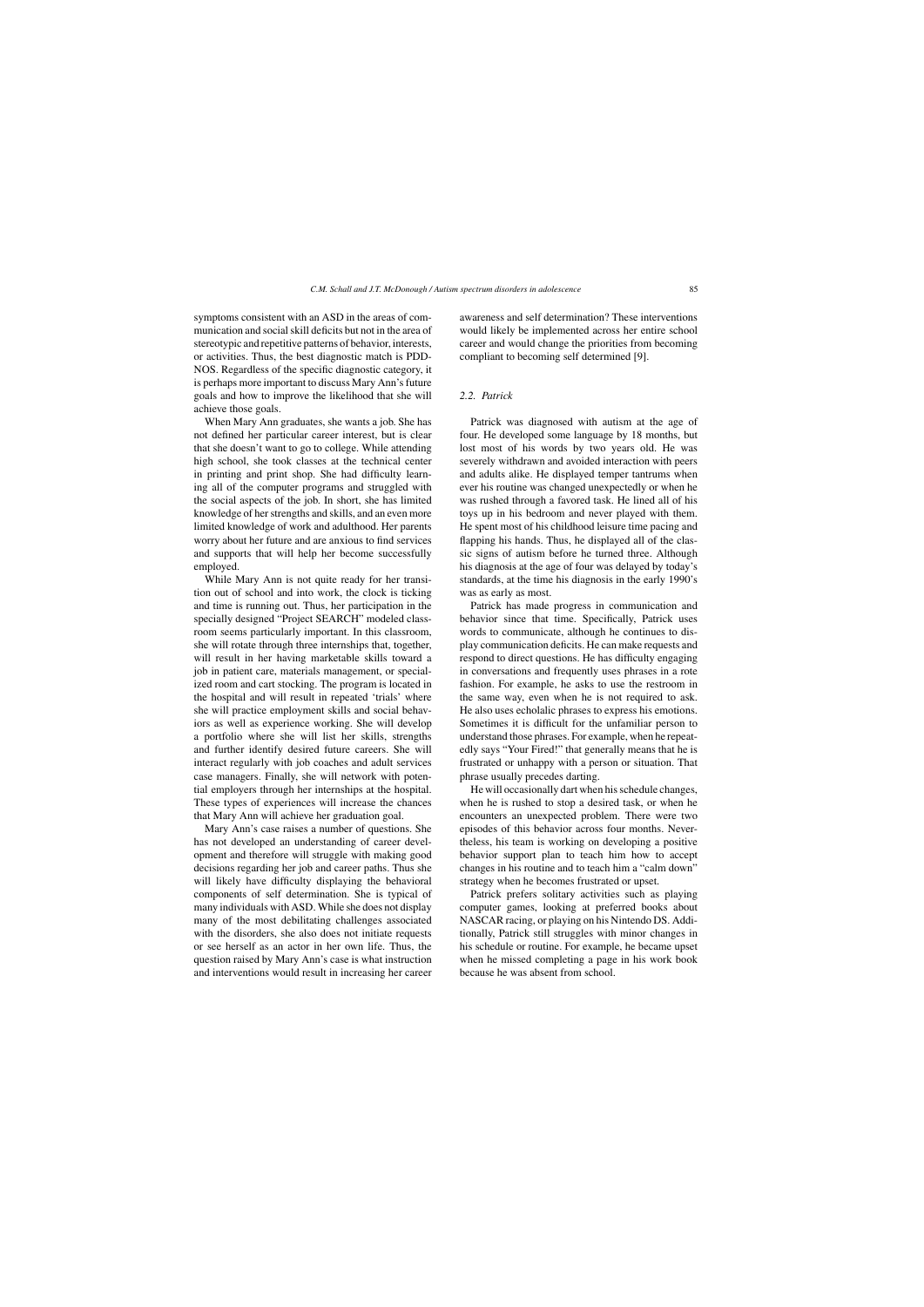Despite these challenges and deficits, Patrick has many strengths. He is an excellent typist and is able to transcribe notes and text with a high degree of accuracy. His reading ability is measured at the 4th grade level, while his comprehension of written material is somewhat lower. He is also able to complete basic mathematical operations and is skilled at using a calculator and an adding machine.

Patrick is also in Mary Ann's classroom at the local hospital. His internship rotations have been in materials management and nutrition. In materials management, he counted inventory in floor supply closets and uploaded that data to a central computer system. He was skilled at the rote aspects of the job, but struggled with activities that required decision making. At this particular internship, there where tags that required rote counting and tags that required a decision based on an estimation of the number of items used in a day. Patrick was fast and accurate when inputting rote counts into the computer system, but was not skilled at completing the estimations required in each closet.

To address this aspect of the task the team worked to make this decision algorithmic. They took pictures of the bins at full, three quarters full, half full, one quarter full and empty. Then they affixed each picture to a page in a 'picture dictionary'. Next to each picture of the bin, they put the number that Patrick should enter on the inventory counter he used. For example, if, when a bin was empty Patrick should input the number 500 to order 500 units of the supply in the bin, then the dictionary would have a picture of an empty bin next to an equal sign "=" and the number 500 next to it. That way, instead of making decisions, Patrick just had to match the bin to the picture in his dictionary and input the number listed. Patrick performed best with visual supports like this including a visual schedule and written instructions. His team anticipates using more visual supports in all aspects of Patrick's internships.

Patrick's case review also raises questions related to supporting individuals with ASD in transition and at work. Specifically, there are few studies that describe positive behavior supports in work place settings [10]. What are the types of interventions that are most effective in the context of work? What types of supports are necessary to implement these interventions? Does implementation of positive behavior supports in the work place change because of the unique nature of the environment? How does a person like Patrick access those supports when there are few funding options for behavioral services for adults? Access to positive behavior support is critical to the successful employment of individuals like Patrick who display many work strengths, but also have intensive support needs. There is a critical need for research in this area to assure the successful transition of youth and young adults with ASD.

#### *2.3. Jackson*

Jackson is 19 years old. Throughout his life, he has had numerous medical complications that resulted in him receiving an IEP to address his learning needs related to these complications. For example, he has a heart defect and scoliosis that resulted in multiple surgeries. In addition to a hearing loss, he also had learning, behavioral, and social skill problems that were attributed to anoxia due to heart complications in infancy. Over time though, it became clear that the medical complications and subsequent learning problems did not explain all of Jackson's needs. In fact, at the age of 17, Jackson's mother requested a re-evaluation due to on-going social and behavioral challenges. That re-evaluation resulted in a diagnosis of Aspergers Disorder. This diagnosis seemed to provide closer match and helped account for the behavioral and social difficulties that Jackson displays. Jackson's story is common among individuals his age with Aspergers disorder. That he received this diagnosis in adolescence is not unusual. After all, the disorder was not well understood in his youth and teams failed to consider other explanations for his learning problems. It was only when his mother requested further evaluation that this diagnosis was considered. This is an issue of which transition and adult services should be aware. That is some individuals with Aspergers disorder were not diagnosed as youngsters because their early diagnostic evaluations predated full understanding of the disorder [11]. Thus, transition and adult services teams should be alert to the possibility of under diagnosis or misdiagnosis of Asperger disorder in youth who's learning, social, and behavioral characteristics seem to match this profile.

Like Mary Ann, Jackson does not know what he wants to do upon graduation from high school. While he performs adequately in school, he does not want to go to college. He would like to work, but does not have a clear idea of a career that he likes or a job that would match his skills and strengths. He has a penchant for data entry and but has never tried work in a data entry position. Unlike Mary Ann and Patrick, Jackson has worked menial jobs in fast food, and a large retail store. These experiences did not result in advanced insight into his future career.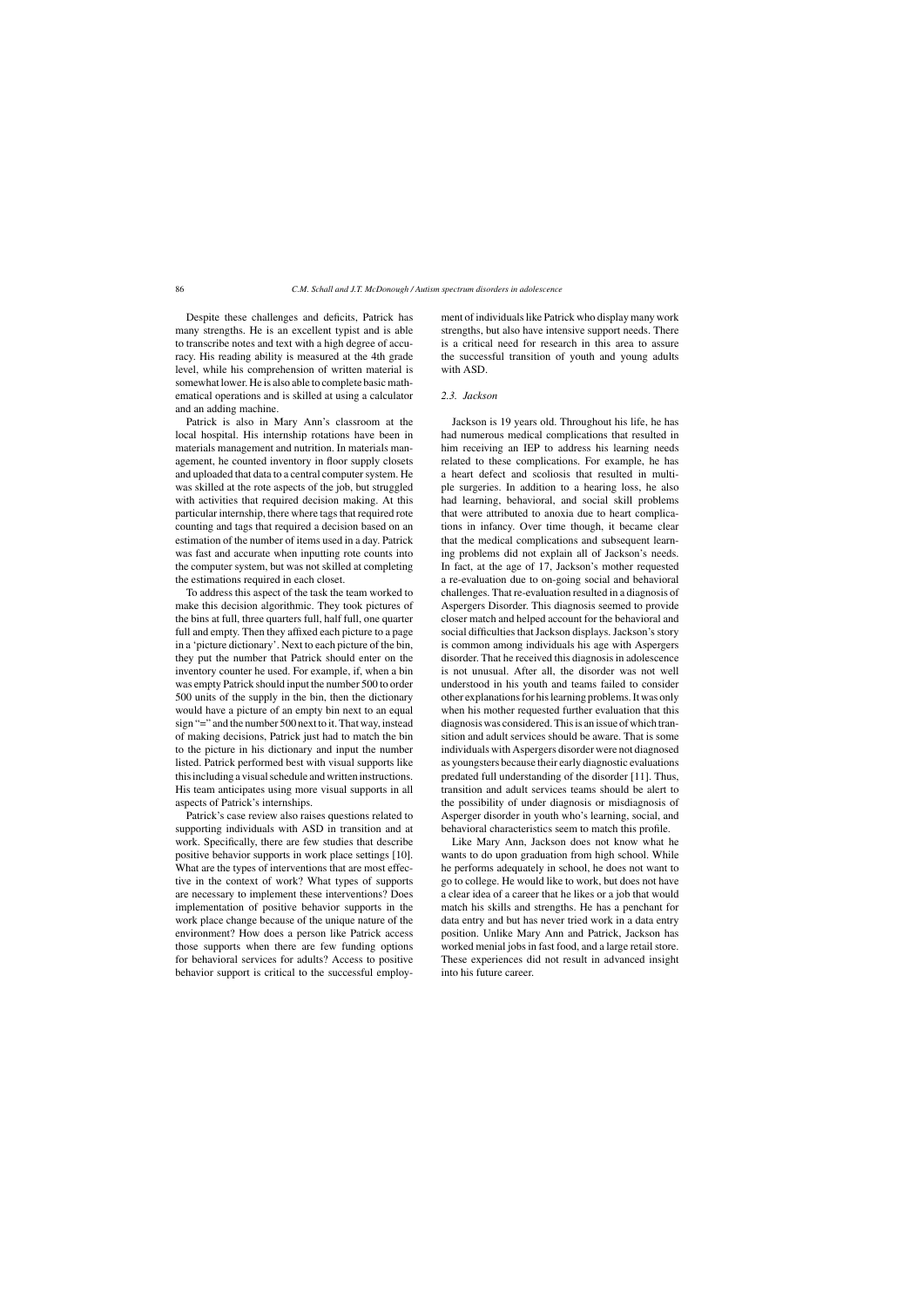While working at these jobs, Jackson also appeared vulnerable to inappropriate suggestions from coworkers and acquaintances who attempted to take advantage of his position to acquire free food and goods. In all of his jobs, he had to be taught to say no to peers who sought to take advantage of him. Other social behaviors included misunderstanding verbal directions and failing to ask for help or clarification. His mother reports, "he doesn't seem to know what he doesn't know!" Finally, Jackson can sometimes exasperate his supervisors. While he doesn't argue often, if he perceives he is right and his supervisor is incorrect, he will insist that the supervisor correct himself, even on small points of disagreement.

Jackson also attends school in the hospital based transition program. He is currently in his second internship rotation. His first internship capitalized on his visual organization skills and his data entry abilities. He was assigned to a cardiac care unit where he stocked carts, entered patient and inventory data into an electronic record, and organized patient charts at the nurses' station. His success in this environment was likely due to the nature of the job. That is, he was able to capitalize on his strengths and avoid public interaction where peers might take advantage of him. The next step in his career development is to have Jackson evaluate his performance and identify why he was successful in this environment. This would be the beginning of is developing a portfolio of his skills.

Like Mary Ann and Patrick, Jackson presents unique challenges for his transition team. He also requires intensive supports. He especially requires in depth social skill instruction. His vulnerability is of particular concern. Because he is vulnerable to suggestion and may not be able to discriminate between friends and acquaintances who would do him harm, he requires instruction combined with monitoring. Thus, his support needs are different, but equally intensive. Again, the issues for Jackson require further research to assist the service community in understanding the types of supports that result in successful independent or supported employment and independent living.

## **3. Conclusion**

The purpose of this article was to explore the characteristics of ASD in adolescence and early adulthood and to present three cases to illuminate the spectrum. All three case studies pose important issues related to transition to adulthood and employment. Specifically, all three individuals require higher intensity services than are typically offered to transition aged youth. Also, they require intensive services and instruction in communication and social skills. Research in the area of transition services is becoming critical. As the first wave approaches graduation, there are at least four times as many students identified with ASD who are in elementary and middle school. In order to change the outcomes for this group of individuals, we have to develop scientifically-based practices now.

#### **References**

- [1] American Psychiatric Association, *Diagnostic and Statistical Manual of Mental Disorders* (4th ed., text revision), Author, Washington, DC, 2000.
- [2] E.A. Bradley, J.A. Summers, H.A. Wood and S.E. Bryson, Comparing rates of psychiatric and behavior disorders in adolescents and young adults with severe intellectual disability with and without autism, *Journal of Autism and Developmental Disabilities* **34** (2004), 151–161.
- [3] M. Catalana, *J-Mac's Hoop Dreams Come True*, Retrieved February 27, 2006 from [http://www.cnn.com/video/#/](http://www.cnn.com/video/%23/video/sports/2006/02/23/catalana.ny.rochesters.rudy.wham) [video/sports/2006/02/23/catalana.ny.rochesters.rudy.wham](http://www.cnn.com/video/%23/video/sports/2006/02/23/catalana.ny.rochesters.rudy.wham), February 23, 2006.
- [4] Centers for Disease Control, Prevalence of Autism Spectrum Disorders (ASD's) in Multiple Areas in the United States, 2004 and 2006, Department of Health and Human Services, United States of America, Washington, DC, 2009.
- [5] A. Gilchrist, A. Cox, M. Rutter, J. Green, D. Burton and A. Le Couteur, Development and current functioning in adolescents with asperger syndrome: A comparative study, *Journal of Child Psychology and Psychiatry* **42** (2001), 227–240.
- [6] C.W. McGovern and M. Sigman, Continuity and change from early childhood to adolescence in autism, *Journal of Child Psychology and Psychiatry* **46** (2005), 401–408.
- [7] National Professional Development Center on Autism Spectrum Disorders, *Evidence-based practices for children and youth with ASD*, Retrieved August 6, 2009 from [http://www.fpg.unc.edu/\(autismPDC/assets/pdf/ebp](http://www.fpg.unc.edu/autismPDC/assets/pdf/ebp_flyer_1-23-09.pdf)\_flyer\_ [1-23-09.pdf](http://www.fpg.unc.edu/autismPDC/assets/pdf/ebp_flyer_1-23-09.pdf), January 23, 2009.
- [8] S. Rutkowski, M. Daston, D. Van Kuiken and E. Riehle, Project SEARCH: A demand side model of high-school transition, *Journal of Vocational Rehabilitation* **25** (2006) 85–96.
- [9] C. Schall, Educational and Transition Planning, in: P. Wehman, M.D. Smith and C. Schall, eds, *Autism and the Transition to Adulthood: Success Beyond the Classroom*, Brookes, Baltimore, 2009.
- [10] C. Schall, Positive Behavior Support: Supporting Adults with Autism Spectrum Disorders in the Workplace, in press.
- [11] C. Schall and P. Wehman, Understanding the transition from school to adulthood for students with autism, in: P. Wehman, M.D. Smith and C. Schall, eds, *Autism and the Transition to Adulthood: Success Beyond the Classroom*, Brookes, Baltimore, 2009.
- [12] C. Schall, P. Wehman, E. Doval-Cortijo and P. Target, Application for youth with autism spectrum disorder, in: P. Wehman,